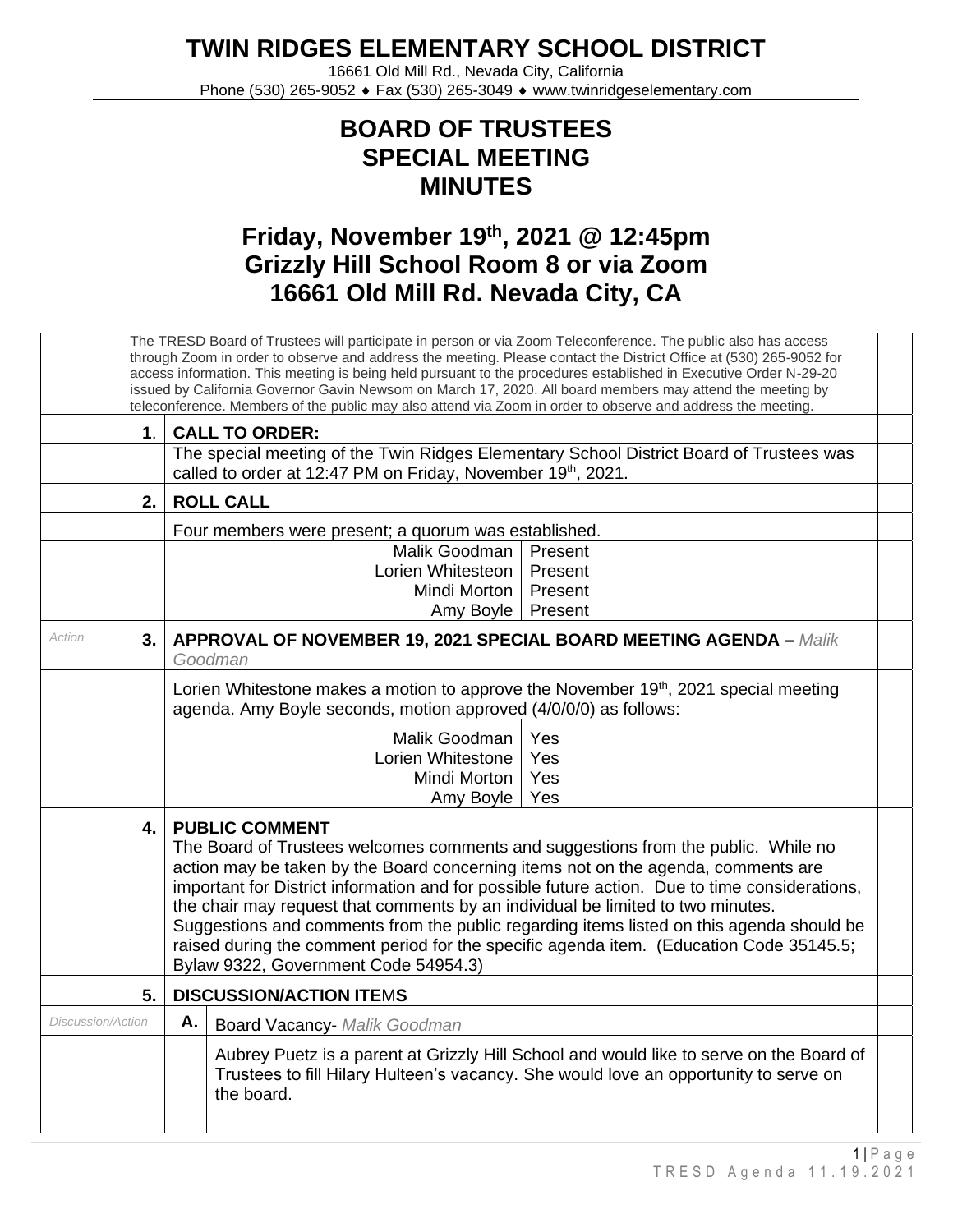|                          |    |    | Lorien Whitestone moves to appoint Aubrey Puetz to fill Hilary Hulteen's vacancy on<br>the Twin Ridges Elementary School District Board of Trustees. Mindi Morton seconds,<br>motion carries (4/0/0/0) as follows:                                                                                                                                                                                                                                                                   |   |  |  |  |
|--------------------------|----|----|--------------------------------------------------------------------------------------------------------------------------------------------------------------------------------------------------------------------------------------------------------------------------------------------------------------------------------------------------------------------------------------------------------------------------------------------------------------------------------------|---|--|--|--|
|                          |    |    | Malik Goodman<br>Yes<br>Lorien Whitestone<br>Yes<br>Yes<br>Mindi Morton<br>Amy Boyle<br>Yes                                                                                                                                                                                                                                                                                                                                                                                          |   |  |  |  |
| Discussion/Action        |    | В. | Board Election Cycle Update- Melissa Madigan                                                                                                                                                                                                                                                                                                                                                                                                                                         | B |  |  |  |
|                          |    |    | Lorien Whitestone will be up for re-election in 2024. All of the remaining board<br>members will be up for election in November of 2022.                                                                                                                                                                                                                                                                                                                                             |   |  |  |  |
| Discussion/Action        |    | C. | Educator Effectiveness Block Grant 2021- Melissa Madigan                                                                                                                                                                                                                                                                                                                                                                                                                             | B |  |  |  |
|                          |    |    | This is a non-competitive grant that's available to every district. There are ten ways<br>the funds can be utilized. We have \$41,020 to be spent between 2022-2023 for to<br>educate our educators. We can choose one topic to bring to the board in December or<br>it can be used in more than one topic. The staff that have active parts in this are going<br>to give feedback to see what the money can cover. This topic will be on the December<br>agenda for board approval. |   |  |  |  |
| Discussion/Action        |    | D. | <b>E-Rate RFO-</b> Sunshine Bender                                                                                                                                                                                                                                                                                                                                                                                                                                                   |   |  |  |  |
|                          |    |    | These are state funds for tech equipment. Sunshine Bender would like to submit Form<br>70 for E-Rate, she will install the equipment with Gary Habib, our networking<br>consultant. They give us money and the school pays 10 cents on the dollar. Mindi<br>Morton makes a motion we approve the E-Rate RFO, Lorien Whitestone seconds,<br>motion carries (5/0/0/0) as follows:                                                                                                      |   |  |  |  |
|                          |    |    | Malik Goodman<br>Yes<br>Lorien Whitestone<br>Yes<br>Mindi Morton<br>Yes<br>Amy Boyle<br>Yes<br>Yes<br><b>Aubrey Puetz</b>                                                                                                                                                                                                                                                                                                                                                            |   |  |  |  |
| <i>Discussion/Action</i> |    | Е. | Twin Ridges Elementary School Lunch Program Tri Counties Bank Account- Sunshine<br><b>Bender</b>                                                                                                                                                                                                                                                                                                                                                                                     |   |  |  |  |
|                          |    |    | Tri Counties Bank moved the account from not for profit to public funds, which was<br>bearing interested and were beginning to charge the school. Sunshine Bender would<br>like permission to close this account and merge it back into our funds. Lorien<br>Whitestone moves to approve the closure of the Twin Ridges Elementary School<br>Lunch Program Tri Counties Bank Account. Mindi Morton seconds, motion carries<br>(5/0/0/0) as follows:                                  |   |  |  |  |
|                          |    |    | Malik Goodman<br>Yes<br>Lorien Whitestone<br>Yes<br>Yes<br>Mindi Morton<br>Yes<br>Amy Boyle<br>Yes<br><b>Aubrey Puetz</b>                                                                                                                                                                                                                                                                                                                                                            |   |  |  |  |
| Discussion/Action        |    | F. | <b>ICE Presentation- Melissa Madigan</b>                                                                                                                                                                                                                                                                                                                                                                                                                                             |   |  |  |  |
|                          |    |    | Katrina Mitchell, our 6 <sup>th</sup> grade teacher, would like to create a district-wide curriculum in<br>computer literacy. She thinks this is important for students to have access to computer<br>technology and ways to improve their literacy skills. She wants students to know how<br>to use Excel. There will be a presentation on this at the next regular board meeting.                                                                                                  |   |  |  |  |
|                          | 6. |    | PUBLIC COMMENT ON CLOSED SESSION ITEMS                                                                                                                                                                                                                                                                                                                                                                                                                                               |   |  |  |  |
|                          | 7. |    | <b>CLOSED SESSION at 1:05</b>                                                                                                                                                                                                                                                                                                                                                                                                                                                        |   |  |  |  |